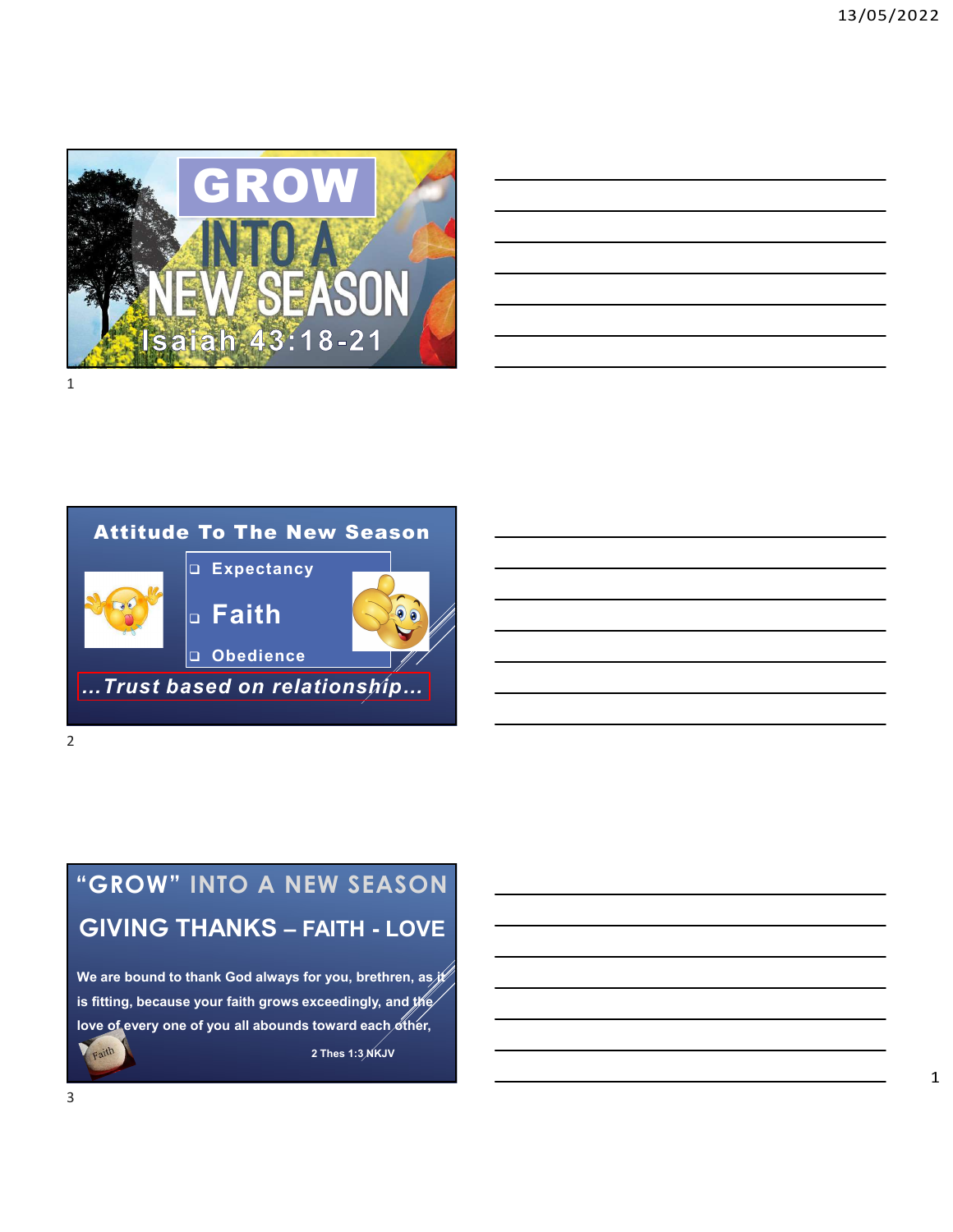

## "GROW" FAITH IN A NEW SEASON

Faith<br> **But also, for this very reason, giving all diligence,**<br> **But also, for this very reason, giving all diligence,<br>
<u>add</u> to your faith virtue, to virtue knowledge, to<br>
knowledge self-control, to self-control persevers** add to your faith virtue, to virtue knowledge, to<br>add to your faith virtue, to virtue knowledge, to<br>the preseverance godliness, to godliness hording and the browledge, to<br>the preseverance godliness, to godliness brotherly<br> Faith CROW" FAITH<br>
IN A NEW SEASON<br>
But also, for this very reason, giving all diligence,<br>
add to your faith virtue, to virtue knowledge, to<br>
knowledge self-control, to self-control perseverance,<br>
to perseverance godliness **Example 19 COOLS AND FAITH**<br>The persence god in the NEASON<br>But also, for this very reason, giving all diligence,<br>add to your faith virtue, to virtue knowledge, to<br>knowledge self-control, to self-control perseverance,<br>to p **Kindness of CROW" FAITH**<br>
IN A NEW SEASON<br>
But also, for this very reason, giving all diligence,<br>
add to your faith virtue, to virtue knowledge, to<br>
knowledge self-control, to self-control perseverance,<br>
to perseverance g when the sale of the state of the state of the state of the state of the state of the state of the state of the state of the state of the state of the state of the state of the state of the state of the state of the state Figure  $\overrightarrow{AB}$   $\overrightarrow{BA}$   $\overrightarrow{BA}$   $\overrightarrow{BA}$   $\overrightarrow{BA}$   $\overrightarrow{BA}$   $\overrightarrow{BA}$   $\overrightarrow{BA}$   $\overrightarrow{AB}$   $\overrightarrow{BC}$   $\overrightarrow{BC}$   $\overrightarrow{BC}$   $\overrightarrow{BC}$   $\overrightarrow{BC}$   $\overrightarrow{BC}$   $\overrightarrow{BC}$   $\overrightarrow{BC}$   $\overrightarrow{BC}$   $\overrightarrow{BC}$   $\overrightarrow{BC}$   $\overrightarrow{BC}$   $\overrightarrow{BC}$   $\overrightarrow{BC}$   $\overrightarrow{BC}$ ROW" FAITH<br>
N A NEW SEASON<br>
very reason, giving all diligence,<br>
the interval of the structure interval distance, to the structure of the structure of the specifical<br>
godliness, to godliness brotherly<br>
brotherly kindness lo



4

 $\triangleright$  no root in himself, but endures only for a while

 $5<sub>5</sub>$ 

 the cares of this world and the deceitfulness of riches choke the word, and he becomes unfruitful

But he who received seed on the good ground is he who hears the a hundredfold, some sixty, some thirty."

Concept to the matrix of the matrix of the matrix of the matrix of the matrix of the matrix of the state of the state of the state of the state of the state of the state of the state of the state of the state of the state "Let your roots grow down into him, and let your lives be built on him. Then your faith will grow strong in the truth you were taught, and you will overflow with thankfulness" Col 2:7  $\sum_{\text{paint}}$